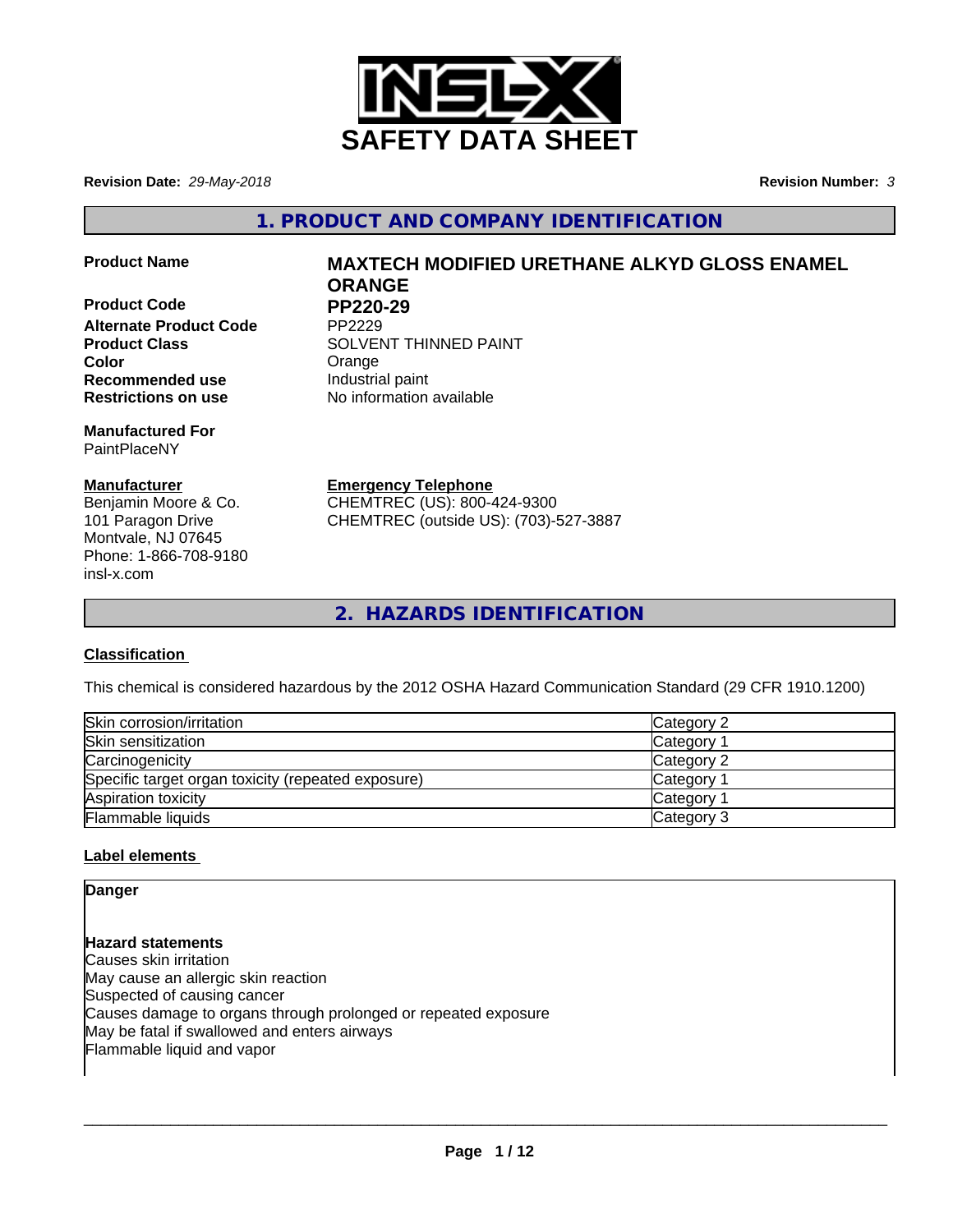#### \_\_\_\_\_\_\_\_\_\_\_\_\_\_\_\_\_\_\_\_\_\_\_\_\_\_\_\_\_\_\_\_\_\_\_\_\_\_\_\_\_\_\_\_\_\_\_\_\_\_\_\_\_\_\_\_\_\_\_\_\_\_\_\_\_\_\_\_\_\_\_\_\_\_\_\_\_\_\_\_\_\_\_\_\_\_\_\_\_\_\_\_\_ PP220-29 - **MAXTECH MODIFIED URETHANE ALKYD GLOSS ENAMEL ORANGE**



**Appearance** liquid

**Odor** solvent

## **Precautionary Statements - Prevention**

Obtain special instructions before use Do not handle until all safety precautions have been read and understood Use personal protective equipment as required Wash face, hands and any exposed skin thoroughly after handling Contaminated work clothing should not be allowed out of the workplace Wear protective gloves Do not breathe dust/fume/gas/mist/vapors/spray Do not eat, drink or smoke when using this product Keep away from heat, hot surfaces, sparks, open flames and other ignition sources. No smoking Keep container tightly closed Ground/bond container and receiving equipment Use explosion-proof electrical/ventilating/lighting/equipment Use only non-sparking tools Take precautionary measures against static discharge

## **Precautionary Statements - Response**

IF exposed or concerned: Get medical advice/attention **Skin** If skin irritation or rash occurs: Get medical advice/attention

IF ON SKIN (or hair): Remove/Take off immediately all contaminated clothing. Rinse skin with water/shower Wash contaminated clothing before reuse

## **Ingestion**

IF SWALLOWED: Immediately call a POISON CENTER or doctor/physician

Do NOT induce vomiting

#### **Fire**

In case of fire: Use CO2, dry chemical, or foam for extinction

## **Precautionary Statements - Storage**

Store locked up Store in a well-ventilated place. Keep cool

## **Precautionary Statements - Disposal**

Dispose of contents/container to an approved waste disposal plant

## **Hazards not otherwise classified (HNOC)**

Rags, steel wool or waste soaked with this product may spontaneously catch fire if improperly discarded

#### **Other information**

1.6 % of the mixture consists of ingredient(s) of unknown toxicity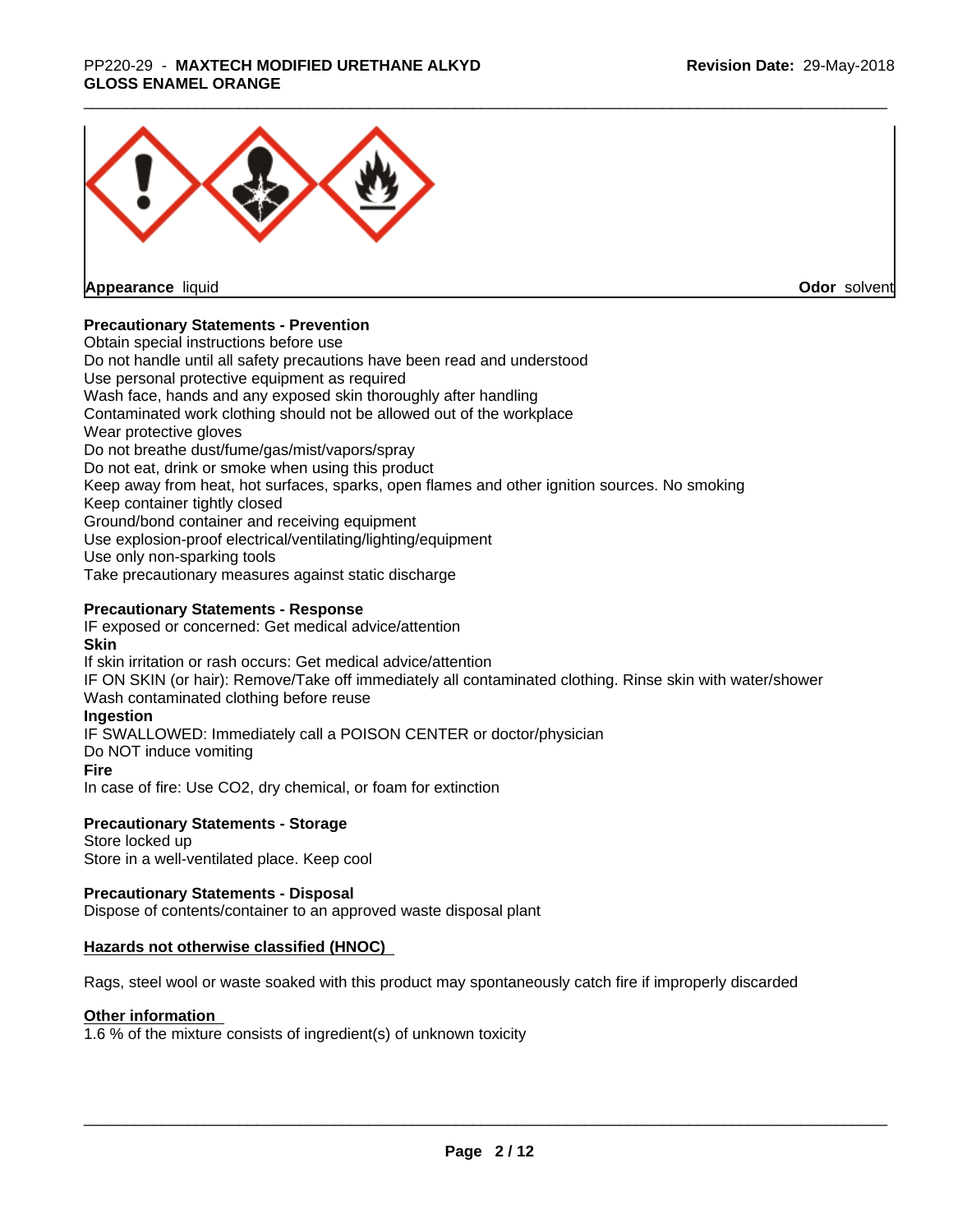## **3. COMPOSITION/INFORMATION ON INGREDIENTS**

| <b>Chemical name</b>                         | <b>CAS No.</b> | Weight-% |
|----------------------------------------------|----------------|----------|
| Distillates, petroleum, hydrotreated light   | 64742-47-8     | 15       |
| Stoddard solvent                             | 8052-41-3      | 15       |
| Kaolin                                       | 1332-58-7      | 10       |
| Iron Hydroxide Oxide                         | 20344-49-4     | 10       |
| Titanium dioxide                             | 13463-67-7     |          |
| Solvent naphtha, petroleum, medium aliphatic | 64742-88-7     |          |
| Solvent naphtha, petroleum, light aromatic   | 64742-95-6     |          |
| 1,2,4-Trimethylbenzene                       | 95-63-6        |          |
| Xvlene                                       | 1330-20-7      |          |
| Ethyl benzene                                | 100-41-4       | 0.5      |
| Cobalt bis(2-ethylhexanoate)                 | 136-52-7       | 0.5      |
| Methyl ethyl ketoxime                        | $96 - 29 - 7$  | 0.5      |

|                                                  | 4. FIRST AID MEASURES                                                                                                                                                                                                               |
|--------------------------------------------------|-------------------------------------------------------------------------------------------------------------------------------------------------------------------------------------------------------------------------------------|
| <b>General Advice</b>                            | If symptoms persist, call a physician. Show this safety data sheet to the doctor in<br>attendance.                                                                                                                                  |
| <b>Eye Contact</b>                               | Immediately flush with plenty of water. After initial flushing, remove any contact<br>lenses and continue flushing for at least 15 minutes. Keep eye wide open while<br>rinsing. If symptoms persist, call a physician.             |
| <b>Skin Contact</b>                              | Wash off immediately with soap and plenty of water while removing all<br>contaminated clothes and shoes. If skin irritation persists, call a physician. Wash<br>clothing before reuse. Destroy contaminated articles such as shoes. |
| <b>Inhalation</b>                                | Move to fresh air. If symptoms persist, call a physician.<br>If not breathing, give artificial respiration. Call a physician immediately.                                                                                           |
| Ingestion                                        | Clean mouth with water and afterwards drink plenty of water. Do not induce<br>vomiting without medical advice. Never give anything by mouth to an unconscious<br>person. Consult a physician.                                       |
| <b>Protection Of First-Aiders</b>                | Use personal protective equipment.                                                                                                                                                                                                  |
| <b>Most Important</b><br><b>Symptoms/Effects</b> | May cause allergic skin reaction.                                                                                                                                                                                                   |
| <b>Notes To Physician</b>                        | Treat symptomatically.                                                                                                                                                                                                              |
|                                                  |                                                                                                                                                                                                                                     |

**5. FIRE-FIGHTING MEASURES**

| <b>Suitable Extinguishing Media</b>                                    | Foam, dry powder or water. Use extinguishing measures<br>that are appropriate to local circumstances and the<br>surrounding environment.     |
|------------------------------------------------------------------------|----------------------------------------------------------------------------------------------------------------------------------------------|
| <b>Protective Equipment And Precautions For</b><br><b>Firefighters</b> | As in any fire, wear self-contained breathing apparatus<br>pressure-demand, MSHA/NIOSH (approved or equivalent)<br>and full protective gear. |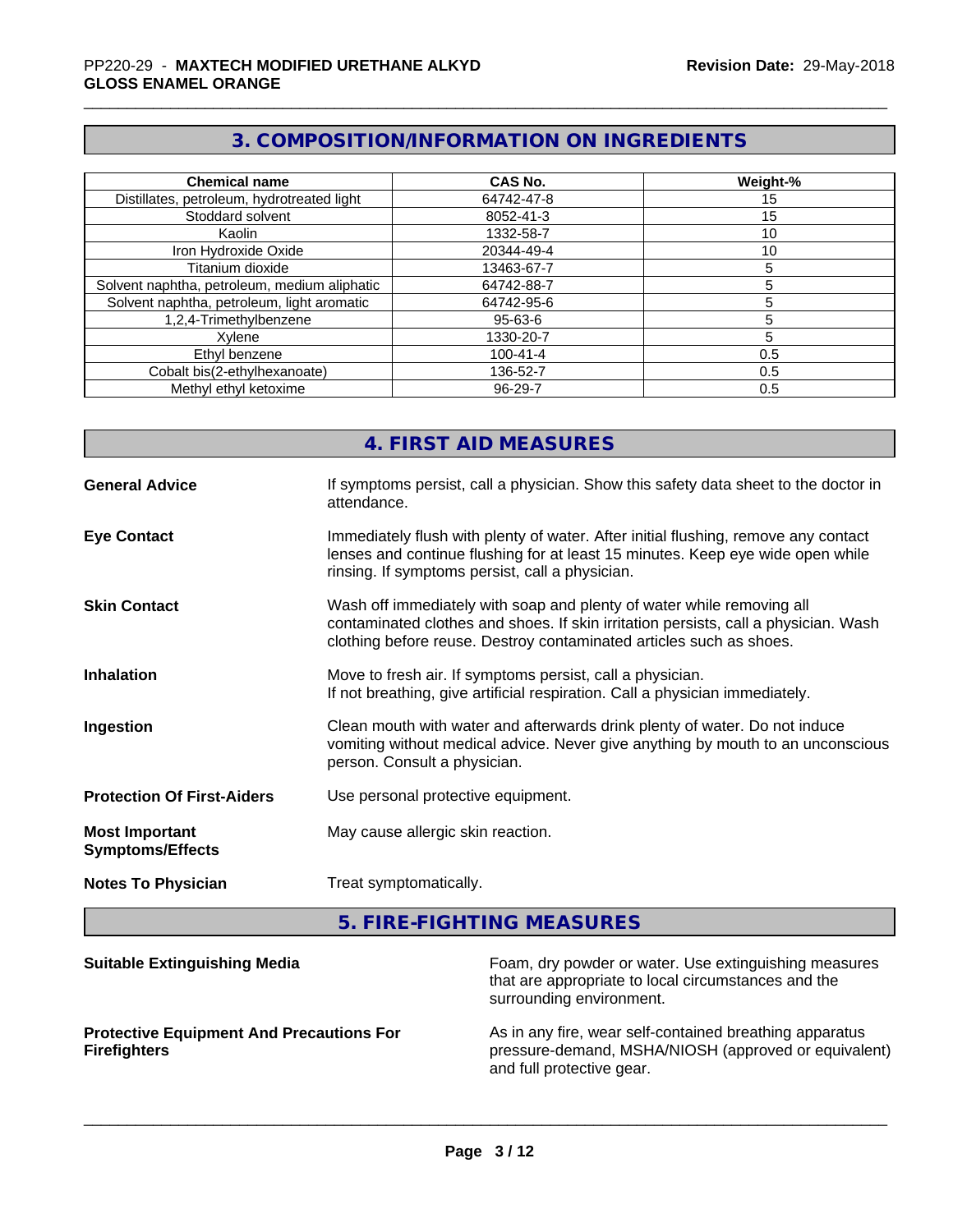| <b>Specific Hazards Arising From The Chemical</b>                                                                     | vapors.                        | Combustible material. Closed containers may rupture if<br>exposed to fire or extreme heat. Keep product and empty<br>container away from heat and sources of ignition. Thermal<br>decomposition can lead to release of irritating gases and |  |
|-----------------------------------------------------------------------------------------------------------------------|--------------------------------|---------------------------------------------------------------------------------------------------------------------------------------------------------------------------------------------------------------------------------------------|--|
| <b>Sensitivity To Mechanical Impact</b>                                                                               | No                             |                                                                                                                                                                                                                                             |  |
| <b>Sensitivity To Static Discharge</b>                                                                                | Yes                            |                                                                                                                                                                                                                                             |  |
| <b>Flash Point Data</b><br>Flash Point (°F)<br>Flash Point (°C)<br><b>Method</b><br><b>Flammability Limits In Air</b> | 104<br>40<br><b>PMCC</b>       |                                                                                                                                                                                                                                             |  |
| Lower flammability limit:<br><b>Upper flammability limit:</b>                                                         | Not available<br>Not available |                                                                                                                                                                                                                                             |  |
| <b>NFPA</b><br>Health: 1<br><b>Flammability: 2</b>                                                                    | <b>Instability: 0</b>          | <b>Special: Not Applicable</b>                                                                                                                                                                                                              |  |
| <b>NFPA Legend</b><br>0 - Not Hazardous<br>1 - Slightly                                                               |                                |                                                                                                                                                                                                                                             |  |

- 
- 2 Moderate
- 3 High
- 4 Severe

*The ratings assigned are only suggested ratings, the contractor/employer has ultimate responsibilities for NFPA ratings where this system is used.*

*Additional information regarding the NFPA rating system is available from the National Fire Protection Agency (NFPA) at www.nfpa.org.*

#### **6. ACCIDENTAL RELEASE MEASURES**

| <b>Personal Precautions</b>      | Use personal protective equipment. Remove all sources of ignition.                                                                                                                                                                                                                                         |
|----------------------------------|------------------------------------------------------------------------------------------------------------------------------------------------------------------------------------------------------------------------------------------------------------------------------------------------------------|
| <b>Other Information</b>         | Prevent further leakage or spillage if safe to do so. Do not allow material to<br>contaminate ground water system. Prevent product from entering drains. Do not<br>flush into surface water or sanitary sewer system. Local authorities should be<br>advised if significant spillages cannot be contained. |
| <b>Environmental precautions</b> | See Section 12 for additional Ecological Information.                                                                                                                                                                                                                                                      |
| <b>Methods for Cleaning Up</b>   | Dam up. Soak up with inert absorbent material. Pick up and transfer to properly<br>labeled containers. Clean contaminated surface thoroughly.                                                                                                                                                              |
|                                  | <b>TIANDLING AND CTODACE</b>                                                                                                                                                                                                                                                                               |

## **7. HANDLING AND STORAGE**

**Handling** Use only in area provided with appropriate exhaust ventilation. Do not breathe vapors or spray mist. Wear personal protective equipment. Take precautionary measures against static discharges. To avoid ignition of vapors by static electricity discharge, all metal parts of the equipment must be grounded. Keep away from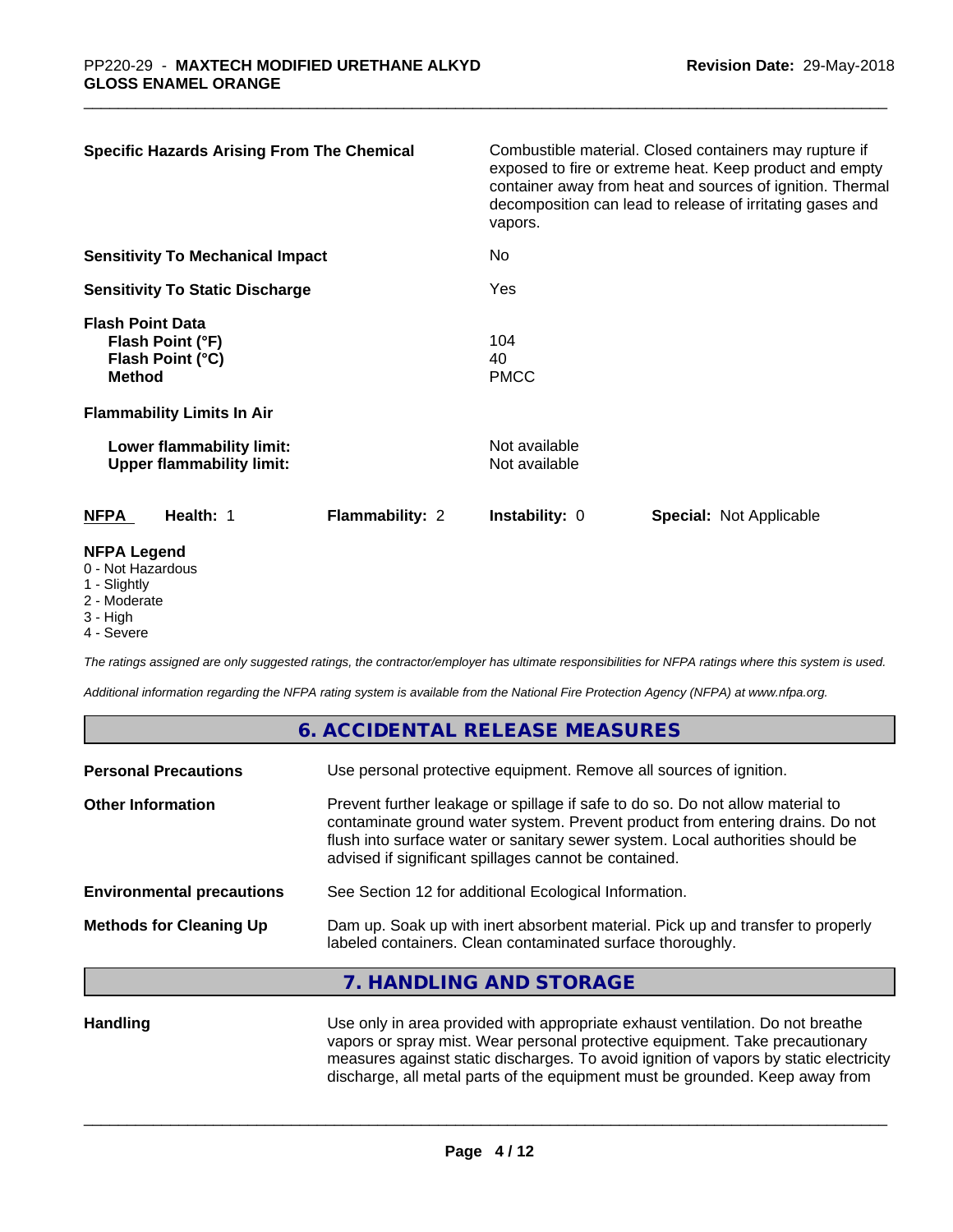open flames, hot surfaces and sources of ignition.

**Storage** Keep containers tightly closed in a dry, cool and well-ventilated place. Keep away from heat. Keep away from open flames, hot surfaces and sources of ignition. Keep in properly labeled containers. Keep out of the reach of children.

> **DANGER** - Rags, steel wool or waste soaked with this product may spontaneously catch fire if improperly discarded. Immediately after use, place rags, steel wool or waste in a sealed water-filled metal container.

**Incompatible Materials Incompatible with strong acids and bases and strong oxidizing agents.** 

## **8. EXPOSURE CONTROLS / PERSONAL PROTECTION**

#### **Exposure Limits**

| <b>Chemical name</b> | <b>ACGIH TLV</b>          | <b>OSHA PEL</b>              |
|----------------------|---------------------------|------------------------------|
| Stoddard solvent     | 100 ppm - TWA             | 500 ppm - TWA                |
|                      |                           | 2900 mg/m <sup>3</sup> - TWA |
| Kaolin               | 2 mg/m <sup>3</sup> - TWA | 15 mg/m <sup>3</sup> - TWA   |
|                      |                           | $5 \text{ mg/m}^3$ - TWA     |
| Iron Hydroxide Oxide | 1 mg/m <sup>3</sup> - TWA | N/F                          |
| Titanium dioxide     | 10 mg/m $3$ - TWA         | 15 mg/m <sup>3</sup> - TWA   |
| Xylene               | 100 ppm - TWA             | 100 ppm - TWA                |
|                      | 150 ppm - STEL            | 435 mg/m $3$ - TWA           |
| Ethyl benzene        | 20 ppm - TWA              | 100 ppm - TWA                |
|                      |                           | 435 mg/m <sup>3</sup> - TWA  |

#### **Legend**

ACGIH - American Conference of Governmental Industrial Hygienists Exposure Limits OSHA - Occupational Safety & Health Administration Exposure Limits N/E - Not Established

| <b>Engineering Measures</b> | Ensure adequate ventilation, especially in confined areas. |  |
|-----------------------------|------------------------------------------------------------|--|
|-----------------------------|------------------------------------------------------------|--|

#### **Personal Protective Equipment**

| Safety glasses with side-shields.<br>Long sleeved clothing. Protective gloves.<br>In operations where exposure limits are exceeded, use a NIOSH approved<br>respirator that has been selected by a technically qualified person for the specific<br>work conditions. When spraying the product or applying in confined areas, wear a<br>NIOSH approved respirator specified for paint spray or organic vapors. |
|----------------------------------------------------------------------------------------------------------------------------------------------------------------------------------------------------------------------------------------------------------------------------------------------------------------------------------------------------------------------------------------------------------------|
| Avoid contact with skin, eyes and clothing. Remove and wash contaminated<br>clothing before re-use. Wash thoroughly after handling. When using do not eat,<br>drink or smoke.                                                                                                                                                                                                                                  |
|                                                                                                                                                                                                                                                                                                                                                                                                                |

## **9. PHYSICAL AND CHEMICAL PROPERTIES**

**Appearance** liquid **Odor** liquid **Odor Odor** solvent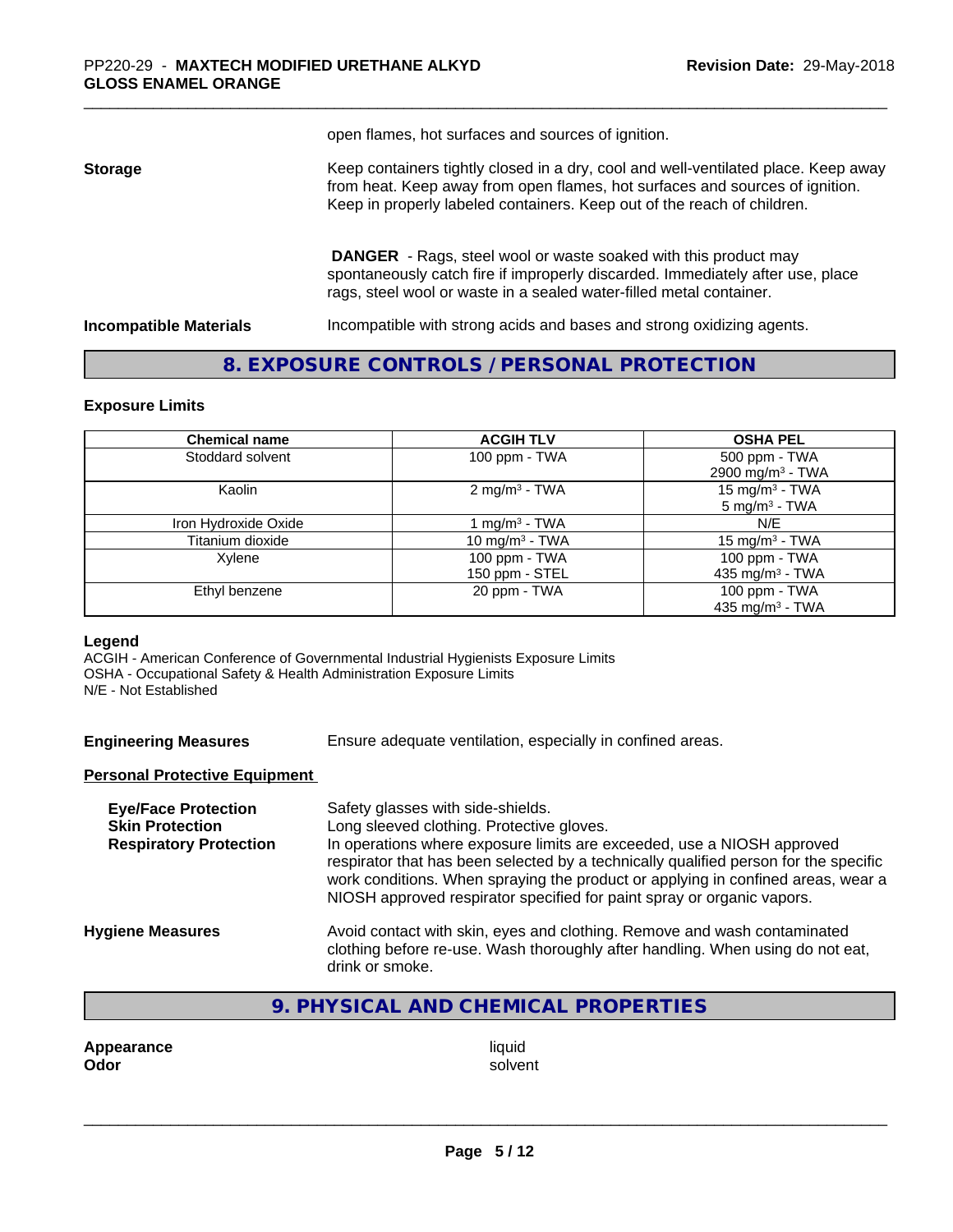**Odor Threshold**<br> **Density (Ibs/gal)**<br> **Density (Ibs/gal)**<br> **No information available**<br>  $8.80 - 8.90$ **Density (lbs/gal)** 8.80 - 8.90<br> **Specific Gravity** 8.80 - 8.90<br>
1.05 - 1.07 **Specific Gravity**<br>pH **Viscosity (cps)** No information available **Solubility(ies)** No information available **Water solubility** No information available **Evaporation Rate No information available No information available Vapor pressure @20 °C (kPa)** No information available **Vapor density No information available No information available Wt. % Solids** 65 - 75 **Vol. % Solids** 50 - 60 **Wt. % Volatiles** 25 - 35<br> **Vol. % Volatiles** 25 - 35 **Vol. % Volatiles VOC Regulatory Limit (g/L)** <340 **Boiling Point (°F)** 282 **Boiling Point (°C)** 139 **Freezing Point (°F)** The Company of the Magnetic Monometric Available **Freezing Point (°C)** No information available **Flash Point (°F)** 104 **Flash Point (°C)** 40 **Method** PMCC **Flammability (solid, gas)** Not applicable **Upper flammability limit:**<br> **Lower flammability limit:** No information available **Lower flammability limit:**<br> **Autoignition Temperature (°F)** No information available<br>
No information available **Autoignition Temperature (°F) Autoignition Temperature (°C)** No information available **Decomposition Temperature (°F)** No information available **Decomposition Temperature (°C)** No information available **Partition coefficient** and the settlement of the Non-Information available

**No information available** 

## **10. STABILITY AND REACTIVITY**

| Stable under normal conditions. Hazardous polymerisation<br>does not occur.<br>Keep away from open flames, hot surfaces, static<br>electricity and sources of ignition.<br>Incompatible with strong acids and bases and strong<br>oxidizing agents.<br>Thermal decomposition can lead to release of irritating<br>gases and vapors. | <b>Reactivity</b>                       | Not Applicable                       |
|-------------------------------------------------------------------------------------------------------------------------------------------------------------------------------------------------------------------------------------------------------------------------------------------------------------------------------------|-----------------------------------------|--------------------------------------|
|                                                                                                                                                                                                                                                                                                                                     | <b>Chemical Stability</b>               |                                      |
|                                                                                                                                                                                                                                                                                                                                     | <b>Conditions to avoid</b>              |                                      |
|                                                                                                                                                                                                                                                                                                                                     | <b>Incompatible Materials</b>           |                                      |
|                                                                                                                                                                                                                                                                                                                                     | <b>Hazardous Decomposition Products</b> |                                      |
|                                                                                                                                                                                                                                                                                                                                     | Possibility of hazardous reactions      | None under normal conditions of use. |

## **11. TOXICOLOGICAL INFORMATION**

**Product Information**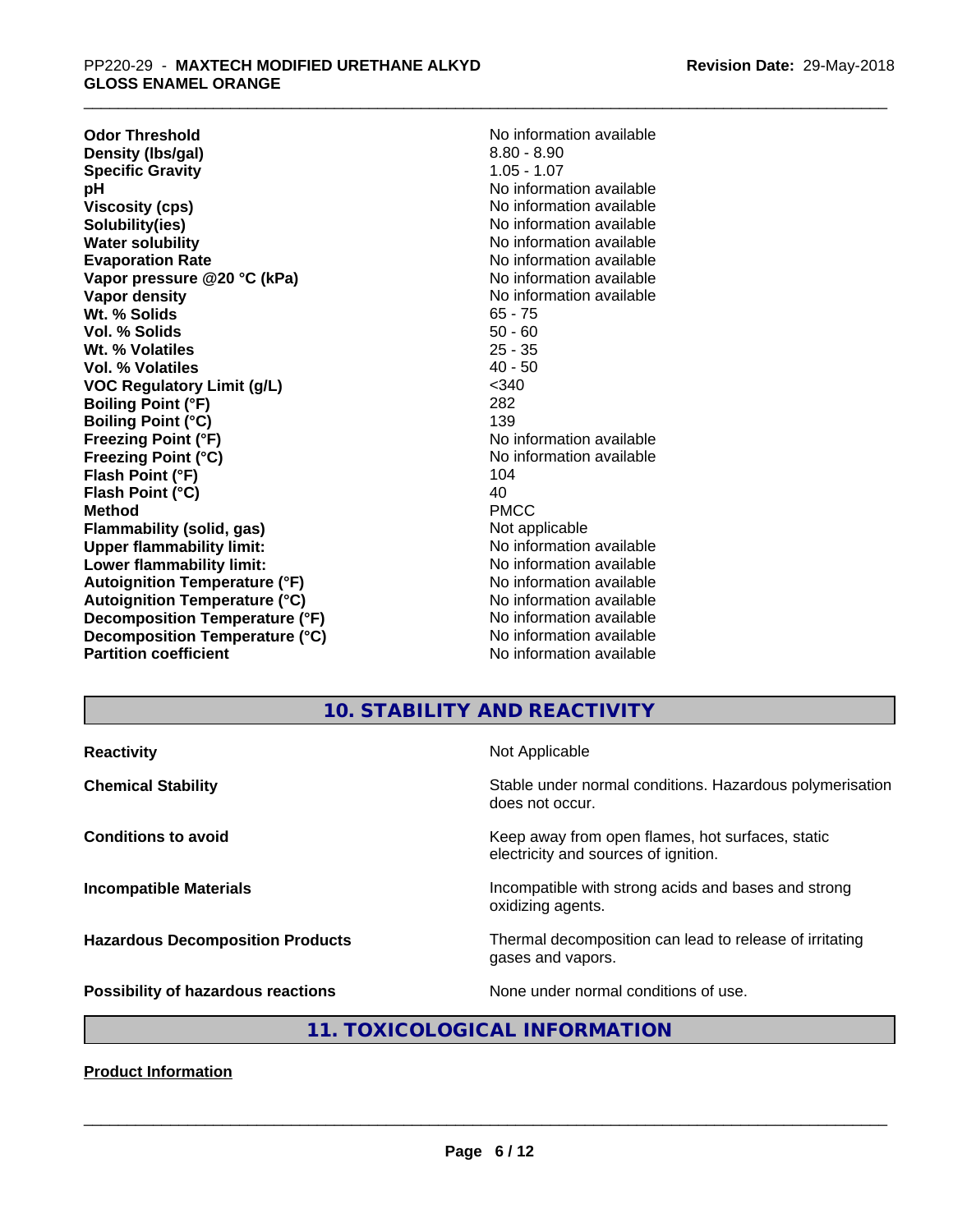| Information on likely routes of exposure                                               |                                                                                                                                                                                                                                                                      |
|----------------------------------------------------------------------------------------|----------------------------------------------------------------------------------------------------------------------------------------------------------------------------------------------------------------------------------------------------------------------|
| <b>Principal Routes of Exposure</b>                                                    | Eye contact, skin contact and inhalation.                                                                                                                                                                                                                            |
| <b>Acute Toxicity</b>                                                                  |                                                                                                                                                                                                                                                                      |
| <b>Product Information</b>                                                             | Repeated or prolonged exposure to organic solvents may lead to permanent brain<br>and nervous system damage. Intentional misuse by deliberately concentrating and<br>inhaling vapors may be harmful or fatal.                                                        |
|                                                                                        | Symptoms related to the physical, chemical and toxicological characteristics                                                                                                                                                                                         |
| <b>Symptoms</b>                                                                        | No information available.                                                                                                                                                                                                                                            |
|                                                                                        | Delayed and immediate effects as well as chronic effects from short and long-term exposure                                                                                                                                                                           |
| Eye contact                                                                            | Contact with eyes may cause irritation.                                                                                                                                                                                                                              |
| <b>Skin contact</b>                                                                    | May cause skin irritation and/or dermatitis. Prolonged skin contact may defat the                                                                                                                                                                                    |
| Ingestion                                                                              | skin and produce dermatitis.<br>Ingestion may cause irritation to mucous membranes. Small amounts of this<br>product aspirated into the respiratory system during ingestion or vomiting may<br>cause mild to severe pulmonary injury, possibly progressing to death. |
| <b>Inhalation</b>                                                                      | High vapor / aerosol concentrations are irritating to the eyes, nose, throat and<br>lungs and may cause headaches, dizziness, drowsiness, unconsciousness, and<br>other central nervous system effects.                                                              |
| <b>Sensitization</b>                                                                   | May cause an allergic skin reaction.                                                                                                                                                                                                                                 |
| <b>Neurological Effects</b>                                                            | No information available.                                                                                                                                                                                                                                            |
| <b>Mutagenic Effects</b>                                                               | No information available.                                                                                                                                                                                                                                            |
| <b>Reproductive Effects</b>                                                            | No information available.                                                                                                                                                                                                                                            |
| <b>Developmental Effects</b>                                                           | No information available.                                                                                                                                                                                                                                            |
| <b>Target organ effects</b>                                                            | No information available.                                                                                                                                                                                                                                            |
| <b>STOT - repeated exposure</b>                                                        | Causes damage to organs through prolonged or repeated exposure. Causes<br>damage to organs through prolonged or repeated exposure if inhaled.                                                                                                                        |
| <b>STOT - single exposure</b>                                                          | May cause disorder and damage to the. Respiratory system.                                                                                                                                                                                                            |
| Other adverse effects                                                                  | No information available.                                                                                                                                                                                                                                            |
| <b>Aspiration Hazard</b>                                                               | May be harmful if swallowed and enters airways. Small amounts of this product                                                                                                                                                                                        |
|                                                                                        | aspirated into the respiratory system during ingestion or vomiting may cause mild<br>to severe pulmonary injury, possibly progressing to death.                                                                                                                      |
| <b>Numerical measures of toxicity</b>                                                  |                                                                                                                                                                                                                                                                      |
| Unknown acute toxicity                                                                 | 1.6 % of the mixture consists of ingredient(s) of unknown toxicity                                                                                                                                                                                                   |
|                                                                                        | The following values are calculated based on chapter 3.1 of the GHS document                                                                                                                                                                                         |
| <b>ATEmix (oral)</b><br><b>ATEmix (dermal)</b><br><b>ATEmix (inhalation-dust/mist)</b> | 19605 mg/kg<br>10265 mg/kg<br>46.5 mg/L                                                                                                                                                                                                                              |
| <b>Component Information</b>                                                           |                                                                                                                                                                                                                                                                      |
| <b>Acute Toxicity</b>                                                                  |                                                                                                                                                                                                                                                                      |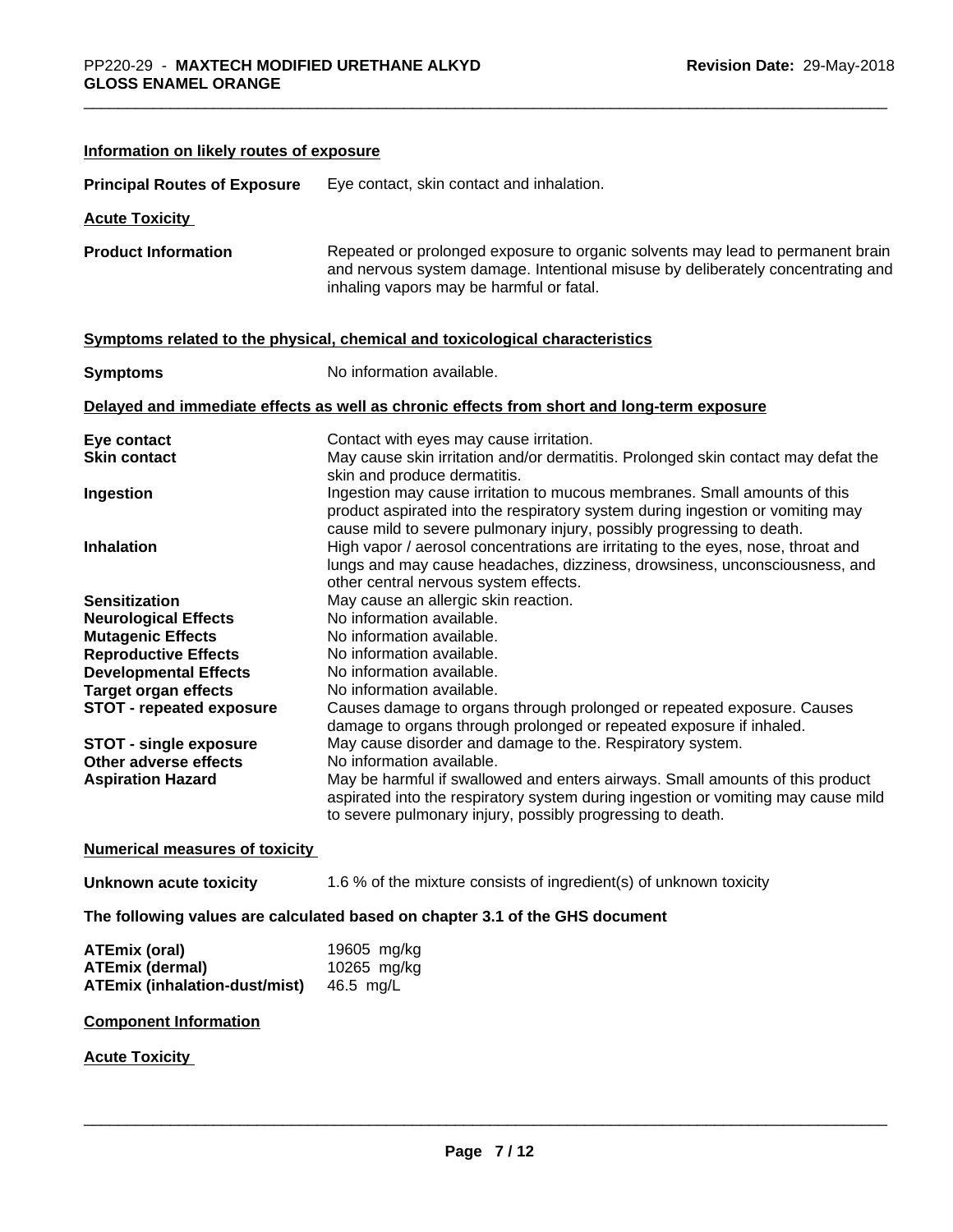Distillates, petroleum, hydrotreated light LD50 Oral: > 5,000 mg/kg (Rat) LD50 Dermal: > 3,000 mg/kg (Rabbit) Stoddard solvent LD50 Oral: > 5,000 mg/kg (Rat) LD50 Dermal: > 3160 mg/kg (Rabbit) LC50 Inhalation (Vapor): > 6.1 mg/L (Rat) Kaolin LD50 Oral: > 5000 mg/kg (Rat) Titanium dioxide LD50 Oral: > 10000 mg/kg (Rat) Solvent naphtha, petroleum, medium aliphatic LD50 Oral: > 6240 mg/kg (Rat) LD50 Dermal: > 3120 mg/kg (Rabbit) LC50 Inhalation (Vapor): 1400 ppm (Rat, 4 hr.) Solvent naphtha, petroleum, light aromatic LD50 Oral: 8400 mg/kg (Rat) 1,2,4-Trimethylbenzene LD50 Oral: 5000 mg/kg (Rat) LC50 Inhalation (Vapor): 18000 mg/m<sup>3</sup> (Rat, 4 hr.) Xylene LD50 Oral: 4300 mg/kg (Rat) LD50 Dermal: > 1700 mg/kg (Rabbit) LC50 Inhalation (Vapor): 5000 ppm (Rat, 4 hr.) Ethyl benzene LD50 Oral: mg/kg (Rat) LD50 Dermal: > mg/kg (Rabbit) LC50 Inhalation (Vapor): mg/m<sup>3</sup> (Rat, 2 hr.) Methyl ethyl ketoxime LD50 Oral: 930 mg/kg (Rat) LD50 Dermal: 200 µL/kg (Rabbit) LC50 Inhalation (Vapor): > 4.8 mg/L (Rat)

## **Carcinogenicity**

*The information below indicateswhether each agency has listed any ingredient as a carcinogen:.*

| Chemical name                | <b>IARC</b>         | <b>NTP</b> | <b>OSHA</b> |
|------------------------------|---------------------|------------|-------------|
|                              | 2B - Possible Human |            | Listed      |
| Titanium dioxide             | Carcinogen          |            |             |
|                              | 2B - Possible Human |            | Listed      |
| Ethyl benzene                | Carcinogen          |            |             |
|                              | 2B - Possible Human |            | Listed      |
| Cobalt bis(2-ethylhexanoate) | Carcinogen          |            |             |

• Although IARC has classified titanium dioxide as possibly carcinogenic to humans (2B), their summary concludes: "No significant exposure to titanium dioxide is thought to occur during the use of products in which titanium dioxide is bound to other materials, such as paint."

• Cobalt and cobalt compounds are listed as possible human carcinogens by IARC (2B). However, there is inadequate evidence of the carcinogenicity of cobalt and cobalt compounds in humans.

#### **Legend**

IARC - International Agency for Research on Cancer NTP - National Toxicity Program OSHA - Occupational Safety & Health Administration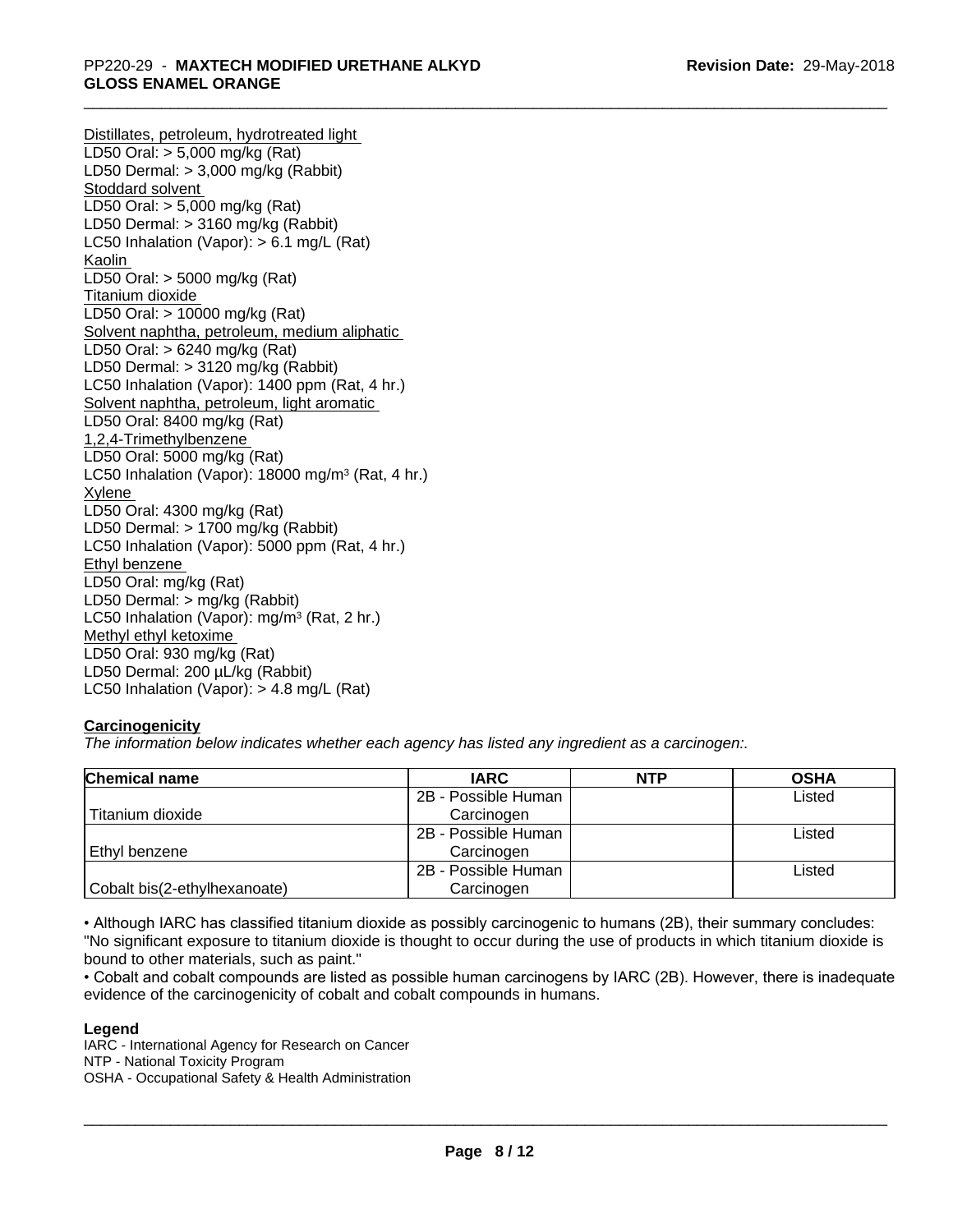## **12. ECOLOGICAL INFORMATION**

## **Ecotoxicity Effects**

The environmental impact of this product has not been fully investigated.

#### **Product Information**

## **Acute Toxicity to Fish**

No information available

## **Acute Toxicity to Aquatic Invertebrates**

No information available

## **Acute Toxicity to Aquatic Plants**

No information available

#### **Persistence / Degradability**

No information available.

## **Bioaccumulation**

No information available.

#### **Mobility in Environmental Media**

No information available.

#### **Ozone**

No information available

## **Component Information**

#### **Acute Toxicity to Fish**

Titanium dioxide  $LC50:$  > 1000 mg/L (Fathead Minnow - 96 hr.) Xylene LC50: 13.5 mg/L (Rainbow Trout - 96 hr.) Ethyl benzene LC50: 12.1 mg/L (Fathead Minnow - 96 hr.) Methyl ethyl ketoxime LC50: 48 mg/L (Bluegill sunfish - 96 hr.)

#### **Acute Toxicity to Aquatic Invertebrates**

Ethyl benzene EC50: 1.8 mg/L (Daphnia magna - 48 hr.) Methyl ethyl ketoxime EC50: 750 mg/L (Daphnia magna - 48 hr.)

#### **Acute Toxicity to Aquatic Plants**

Ethyl benzene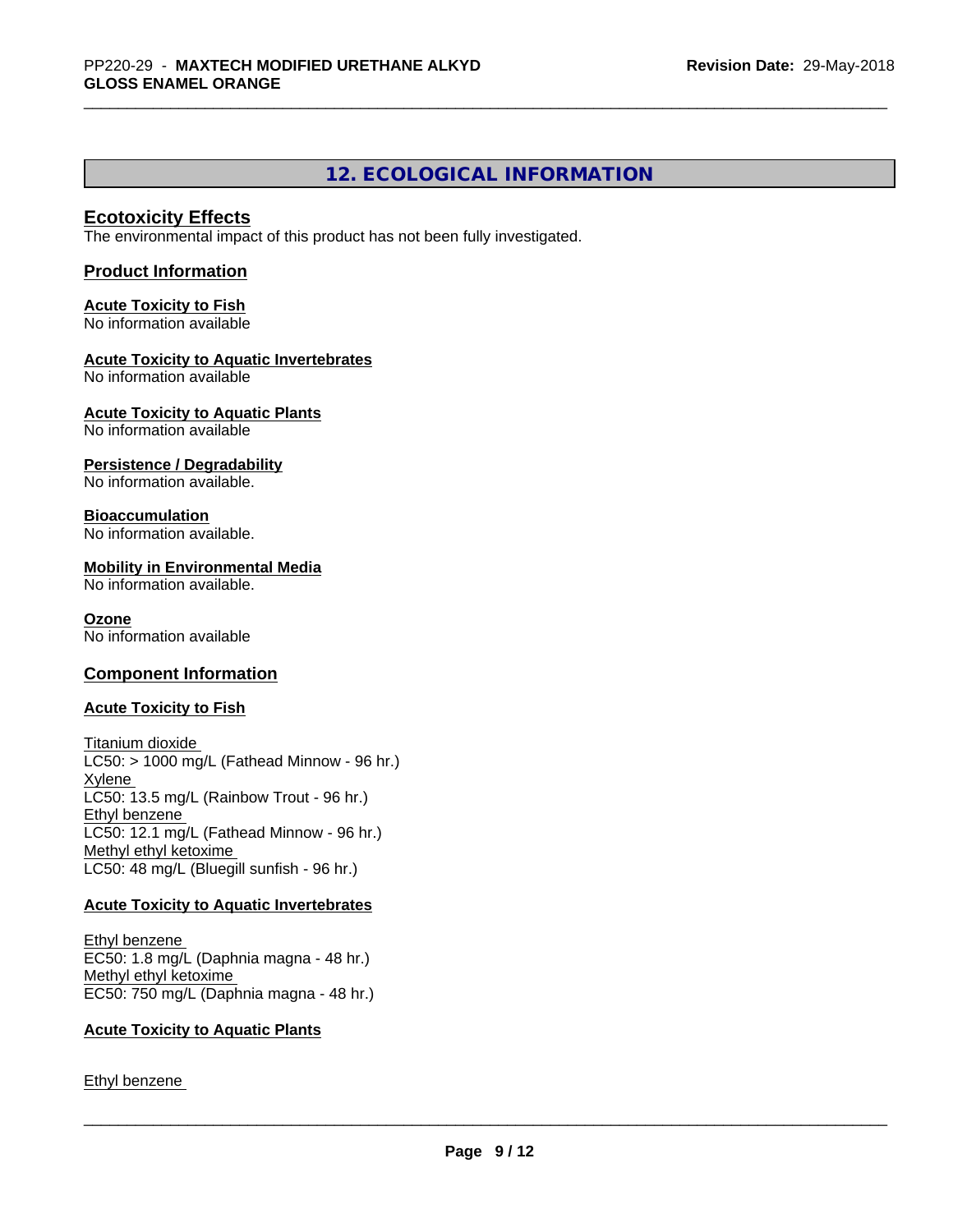EC50: 4.6 mg/L (Green algae (Scenedesmus subspicatus), 72 hrs.)

|                                | 13. DISPOSAL CONSIDERATIONS                                                                                                                                                                                               |
|--------------------------------|---------------------------------------------------------------------------------------------------------------------------------------------------------------------------------------------------------------------------|
| <b>Waste Disposal Method</b>   | Dispose of in accordance with federal, state, and local regulations. Local<br>requirements may vary, consult your sanitation department or state-designated<br>environmental protection agency for more disposal options. |
| <b>Empty Container Warning</b> | Emptied containers may retain product residue. Follow label warnings even after<br>container is emptied. Residual vapors may explode on ignition.                                                                         |

**14. TRANSPORT INFORMATION**

| DOT                         |                                                                                                             |
|-----------------------------|-------------------------------------------------------------------------------------------------------------|
| <b>Proper Shipping Name</b> | <b>PAINT</b>                                                                                                |
| <b>Hazard class</b>         |                                                                                                             |
| UN-No.                      | UN1263                                                                                                      |
| <b>Packing Group</b>        | Ш                                                                                                           |
| <b>Description</b>          | UN1263, PAINT, 3, III, Marine Pollutant (Stoddard solvent, Solvent naphtha,<br>petroleum, medium aliphatic) |

In the US this material may be reclassified as a Combustible Liquid and is not regulated in containers of less than 119 gallons (450 liters) via surface transportation (refer to 49CFR173.120(b)(2) for further information).

| <b>ICAO/IATA</b> | Contact the preparer for further information. |
|------------------|-----------------------------------------------|
| IMDG / IMO       | Contact the preparer for further information. |
|                  | 15. REGULATORY INFORMATION                    |

## **International Inventories**

| <b>TSCA: United States</b> | Yes - All components are listed or exempt. |
|----------------------------|--------------------------------------------|
| <b>DSL: Canada</b>         | Yes - All components are listed or exempt. |

## **Federal Regulations**

| SARA 311/312 hazardous categorization |     |  |
|---------------------------------------|-----|--|
| Acute health hazard                   | Yes |  |
| <b>Chronic Health Hazard</b>          | Yes |  |
| Fire hazard                           | Yes |  |
| Sudden release of pressure hazard     | No  |  |
| Reactive Hazard                       | No  |  |

#### **SARA 313**

Section 313 of Title III of the Superfund Amendments and Reauthorization Act of 1986 (SARA). This product contains a chemical or chemicals which are subject to the reporting requirements of the Act and Title 40 of the Code of Federal Regulations, Part 372: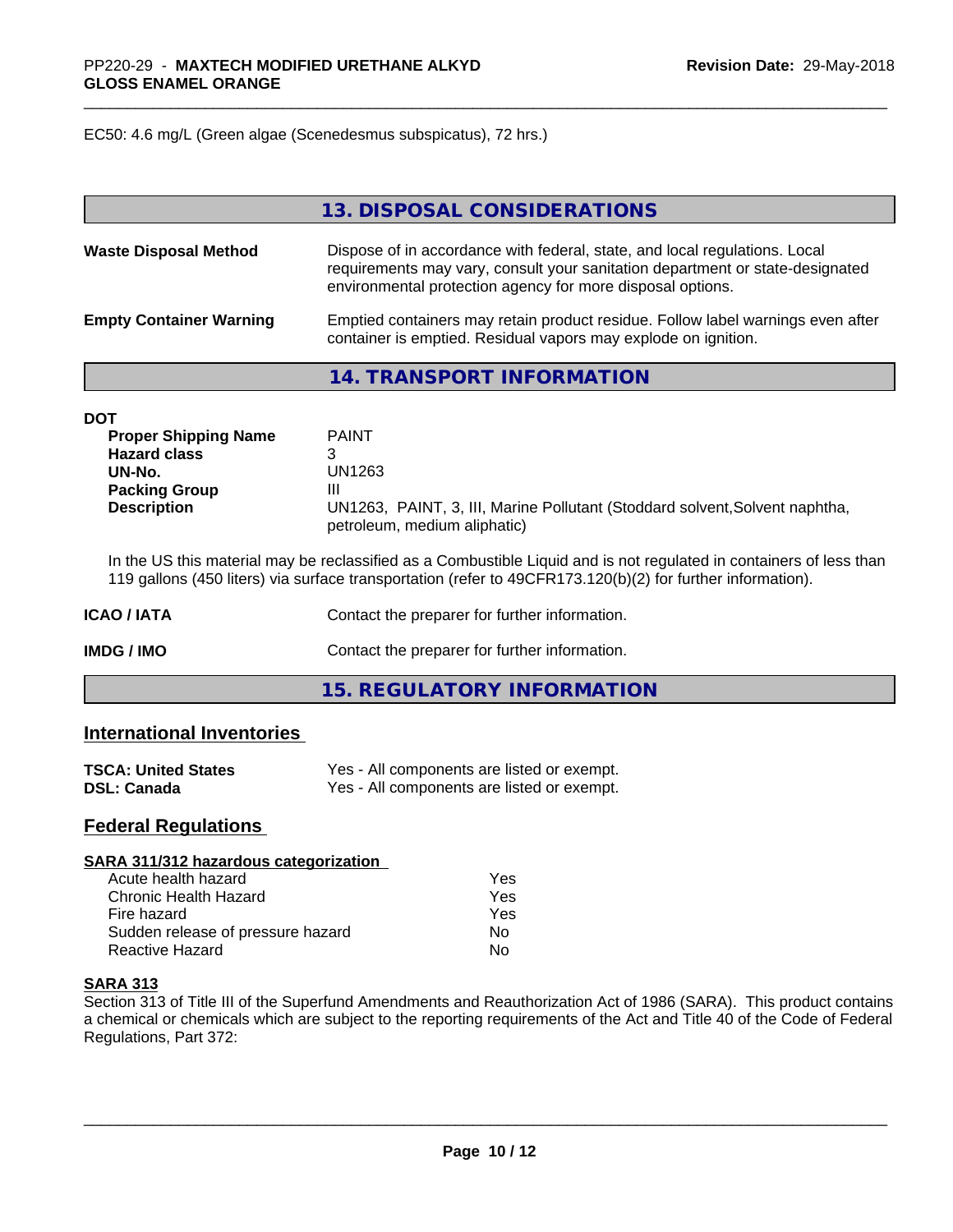| Chemical name          | <b>CAS No.</b> | Weight-% | <b>CERCLA/SARA 313</b>     |
|------------------------|----------------|----------|----------------------------|
|                        |                |          | (de minimis concentration) |
| 1,2,4-Trimethylbenzene | 95-63-6        |          |                            |
| Xvlene                 | 1330-20-7      |          |                            |
| Ethyl benzene          | 100-41-4       | 0.5      |                            |

#### **Clean Air Act,Section 112 Hazardous Air Pollutants (HAPs) (see 40 CFR 61)**

This product contains the following HAPs:

| <b>Chemical name</b> | <b>CAS No.</b> | Weight-% | <b>Hazardous Air Pollutant</b><br>(HAP) |
|----------------------|----------------|----------|-----------------------------------------|
| Xvlene               | 1330-20-7      |          | ∟isted                                  |
| Ethyl benzene        | $100 - 41 - 4$ | 0.5      | ∟isted                                  |

## **US State Regulations**

#### **California Proposition 65**

**A** WARNING: Cancer and Reproductive Harm– www.P65warnings.ca.gov

#### **State Right-to-Know**

| <b>Chemical name</b>   | <b>Massachusetts</b> | <b>New Jersey</b> | Pennsylvania |
|------------------------|----------------------|-------------------|--------------|
| Stoddard solvent       |                      |                   |              |
| Kaolin                 |                      |                   |              |
| Titanium dioxide       |                      |                   |              |
| 1,2,4-Trimethylbenzene |                      |                   |              |
| Xvlene                 |                      |                   |              |

#### **Legend**

X - Listed

## **16. OTHER INFORMATION**

**HMIS** - **Health:** 1\* **Flammability:** 2 **Reactivity:** 0 **PPE:** -

**HMIS Legend**

- 0 Minimal Hazard
- 1 Slight Hazard
- 2 Moderate Hazard
- 3 Serious Hazard
- 4 Severe Hazard
- \* Chronic Hazard

X - Consult your supervisor or S.O.P. for "Special" handling instructions.

*Note: The PPE rating has intentionally been left blank. Choose appropriate PPE that will protect employees from the hazards the material will present under the actual normal conditions of use.*

*Caution: HMISÒ ratings are based on a 0-4 rating scale, with 0 representing minimal hazards or risks, and 4 representing significant hazards or risks. Although HMISÒ ratings are not required on MSDSs under 29 CFR 1910.1200, the preparer, has chosen to provide them. HMISÒ ratings are to be used only in conjunction with a fully implemented HMISÒ program by workers who have received appropriate HMISÒ training. HMISÒ is a registered trade and service mark of the NPCA. HMISÒ materials may be purchased exclusively from J. J. Keller (800) 327-6868.*